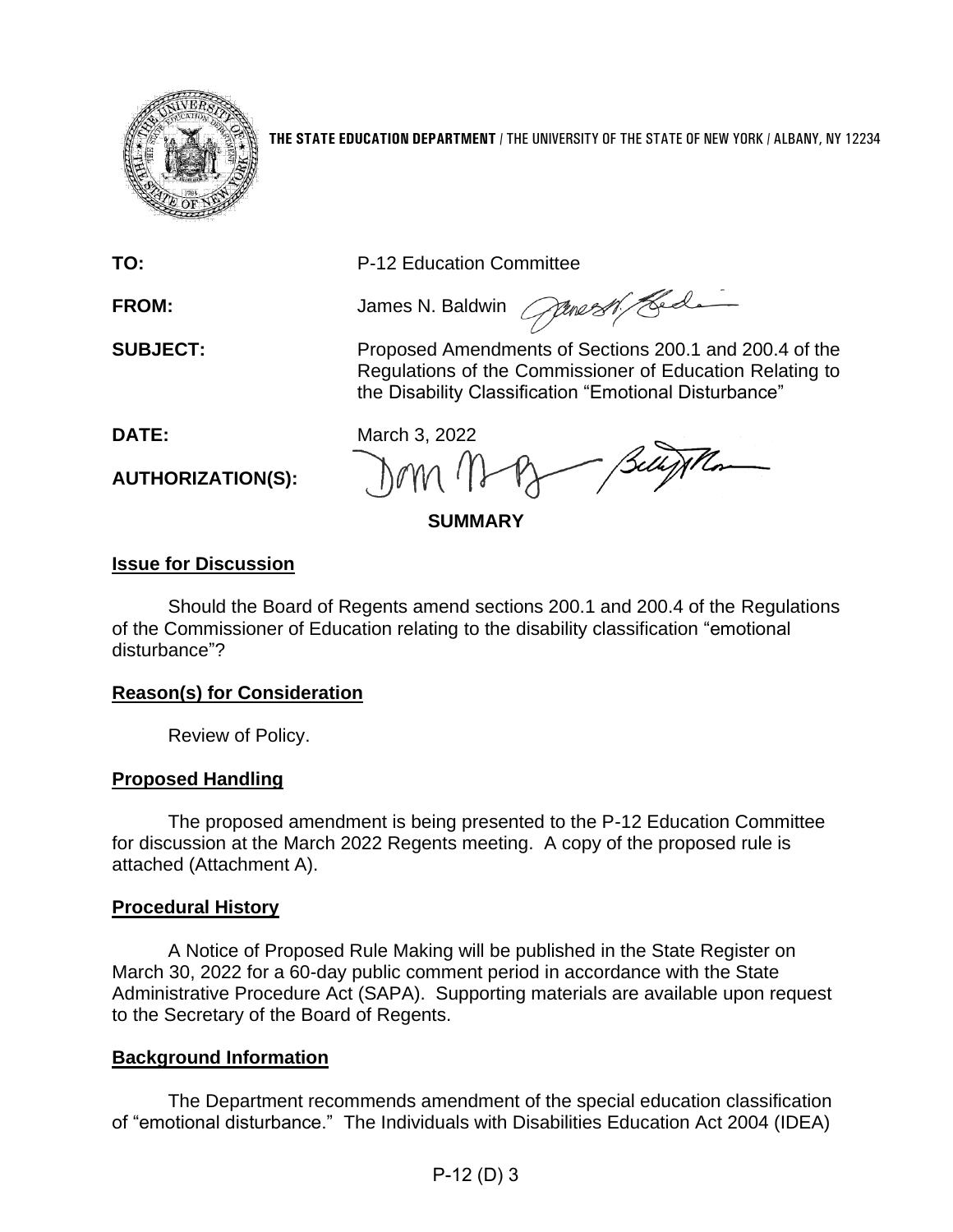is a federal law that makes available a free appropriate public education to eligible children with disabilities and ensures special education and related services to those children. Federal regulations define "child with a disability" as a child who meets one of thirteen classifications (34 CFR 300.8). One classification is "a serious emotional disturbance (referred to in this part as 'emotional disturbance') ....". This regulation further defines the 13 classifications used in the definition of a "child with a disability," including "emotional disturbance."

Consistent with federal regulations, section 200.1(zz)(4) of the Commissioner's regulations defines "emotional disturbance" as follows:

Emotional disturbance means a condition exhibiting one or more of the following characteristics over a long period of time and to a marked degree that adversely affects a child's educational performance:

- (i) an inability to learn that cannot be explained by intellectual, sensory, or health factors;
- (ii) an inability to build or maintain satisfactory interpersonal relationships with peers and teachers;
- (iii) inappropriate types of behavior or feelings under normal circumstances;
- (iv) a general pervasive mood of unhappiness or depression; or
- (v) a tendency to develop physical symptoms or fears associated with personal or school problems.

The term emotional disturbance includes schizophrenia. The term does not apply to children who are socially maladjusted, unless it is determined that they have an emotional disturbance.

Committees on special education (CSE) are required to identify a disability classification on students' individualized education programs (IEPs). However, special education and related services must be based solely on the student's individual needs, not the student's classification.

A survey of the 50 states reveals a range in the terminology used for the classification of emotional disturbance. Seven different terms are used by states as follows:

- The term "emotional disturbance" or "serious emotional disturbance" is used by 27 states, including New York State;
- "Emotional disability" or "serious emotional disability" is used by 13 states;
- A variation of "emotional/behavioral disability or disorder" is used by six states;
- "Emotional impairment" is used by two states;
- "Behavior disorder" is used by one state; and
- "Emotional regulation impairment" is used in one state.

The five territories of the United States use the terms emotional disturbance or serious emotional disturbance and emotional disabilities. Please see Attachment B for additional information specific to the terms used in other states and territories.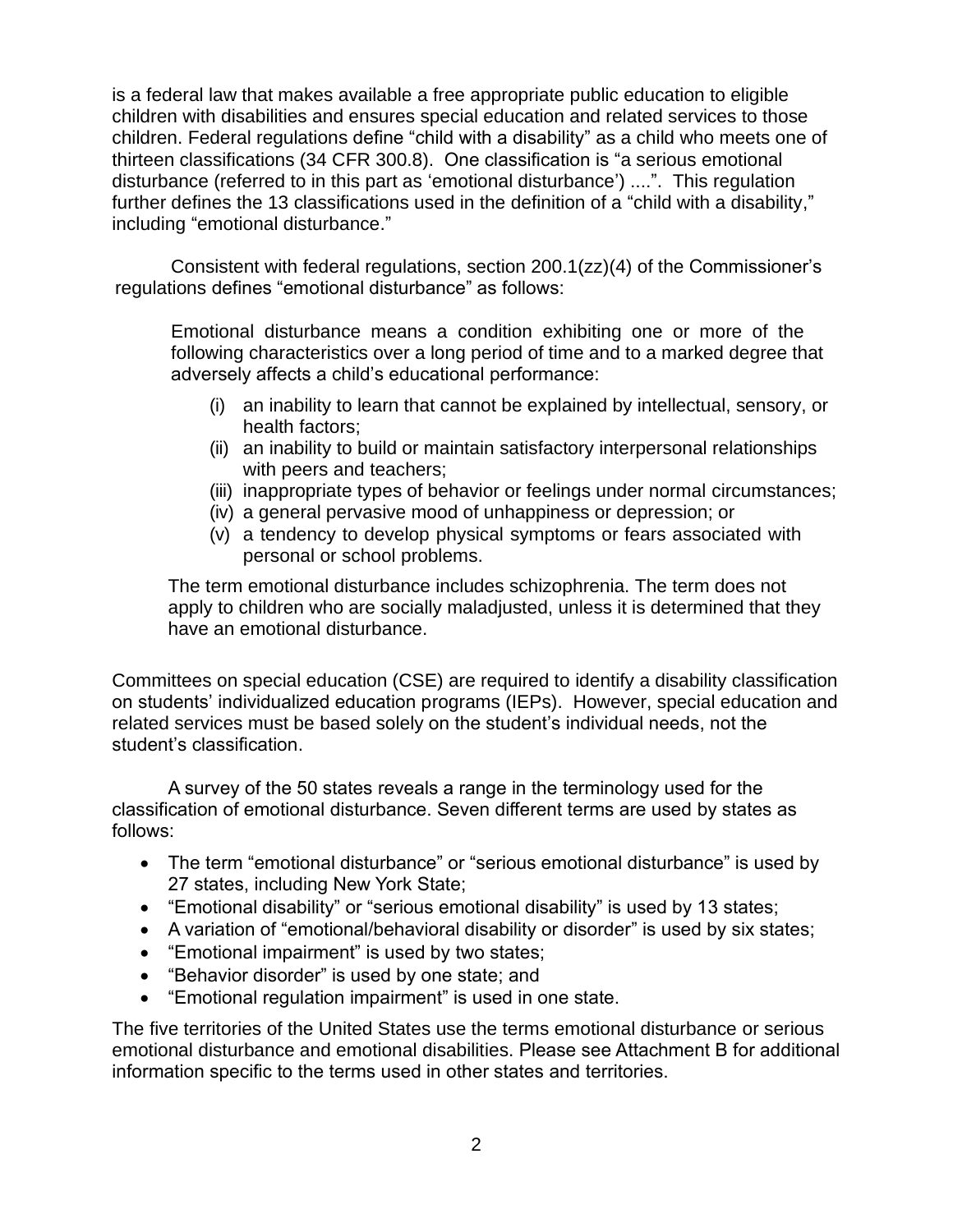In January 2020, the Board of Regents discussed replacing the term "emotional disturbance" in section 200.1(zz)(4) of the Commissioner's regulations. At that time, it was recommended that the Department seek stakeholder input on suggestions for replacement terminology. These efforts were delayed due to the COVID-19 pandemic. Beginning in spring 2021, the Office of Special Education (OSE) engaged stakeholders in a discussion regarding a change to the term "emotional disturbance." OSE consulted with the following organizations:

- The Commissioner's Advisory Panel for Special Education Services;
- OSE's Youth Advisory Panel;
- The Statewide Network for Special Education;
- The Staff/Curriculum Development Network of New York State;
- The Council of Administrators of Special Education;
- The Long Island Association of Special Education Administrators; and
- Advocacy and parent organizations with coordination from the New York City Department of Education (NYCDOE)

The overwhelming consensus was that the term "disturbance" has a negative connotation and should not be used in New York State. In these discussions, the most frequently mentioned replacement terms included emotional disability, emotional dysregulation disability, emotional behavioral dysregulation, social emotional impairment, and emotional health impairment.

In October 2021, in consultation with the New York City Department of Education, OSE issued a Survey on Changing the Name of the Disability Classification: Emotional Disturbance, seeking suggestions from the public for replacement terminology. The survey was posted online from October 8 through November 12, 2021. OSE received 1,098 responses. When completing the survey, stakeholders were asked to select all of the constituency group(s) they represent. Of the respondents, 25 percent were a parent or family member of a child with a disability, individual with a disability, or a student with a disability who had an IEP. Please see Attachment C for additional details on the various constituencies of respondents.

Additionally, approximately 89 percent of respondents indicated that the term emotional disturbance had a negative connotation and supported a change in terminology. From a list of five potential replacement terms, (i.e. emotional disability, emotional dysregulation disability, emotional/behavioral dysregulation, social emotional impairment and emotional health impairment), the top three proposed terms that were ranked first by stakeholders on a survey were emotional/behavioral dysregulation, social emotional impairment, and emotional disability. Other suggested terms included emotional behavioral impairment, emotional behavioral disability, behavioral impairment, mental health impairment, mental health disability, social emotional disability, and emotional regulation disability.

In response to stakeholder engagement discussions, the survey results, and the review of replacement terms used by other states and territories, the Department proposes to amend sections 200.1(zz) and 200.4(j) of the Commissioner's regulations to replace the term "emotional disturbance" with "emotional disability."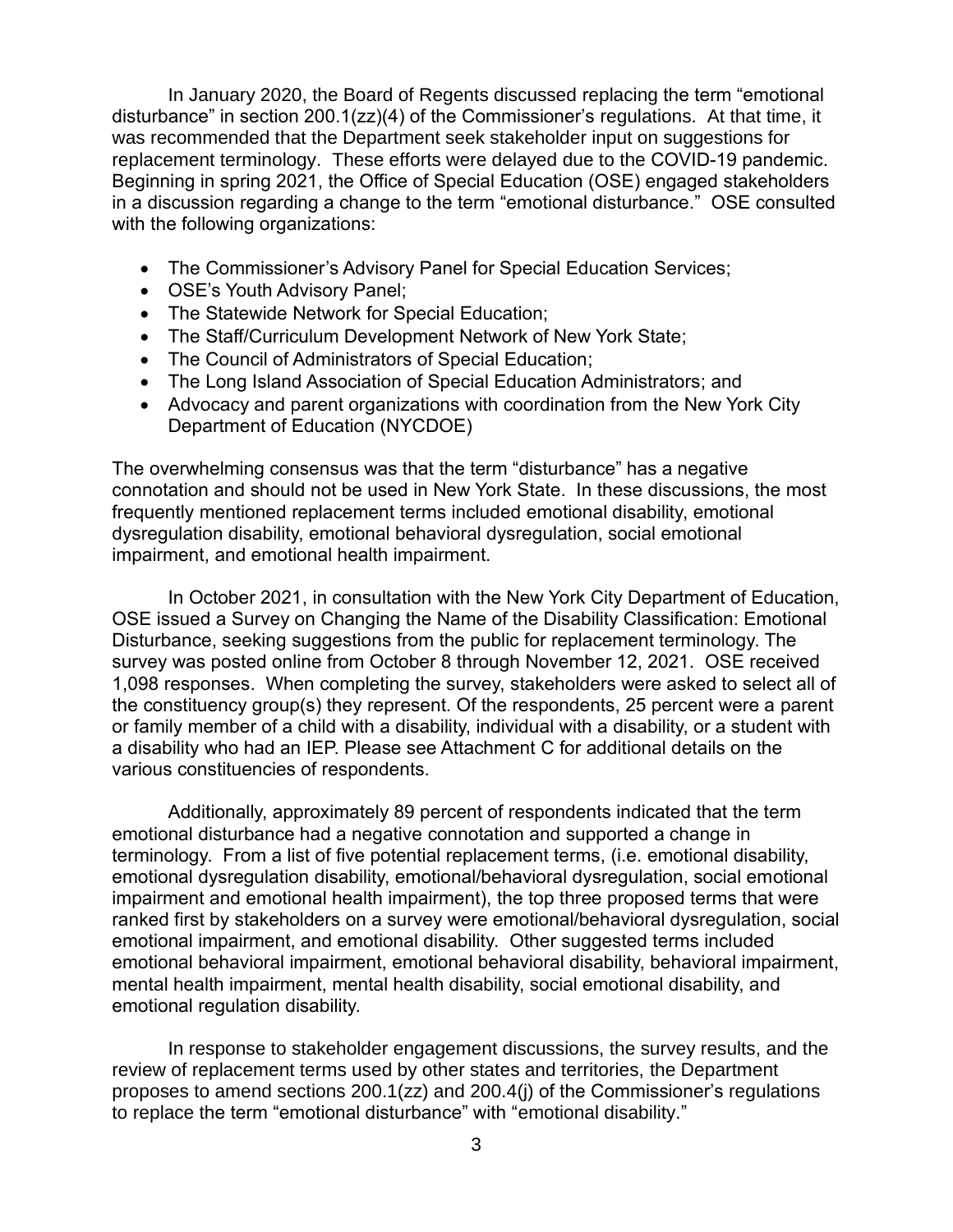### **Related Regents Items**

January 2020: [Special Education Disability Classification "Emotional Disturbance"](https://www.regents.nysed.gov/common/regents/files/120p12d1.pdf) (https://www.regents.nysed.gov/common/regents/files/120p12d1.pdf)

#### **Recommendation**

Not applicable.

#### **Timetable for Implementation**

Following the 60-day public comment period required under SAPA and public hearings as required by the Individuals with Disabilities Education Act, it is anticipated that the proposed rule will be presented to the Board for permanent adoption at the July 2022 meeting. If adopted at the July 2022 meeting, the proposed amendment will become effective on July 27, 2022.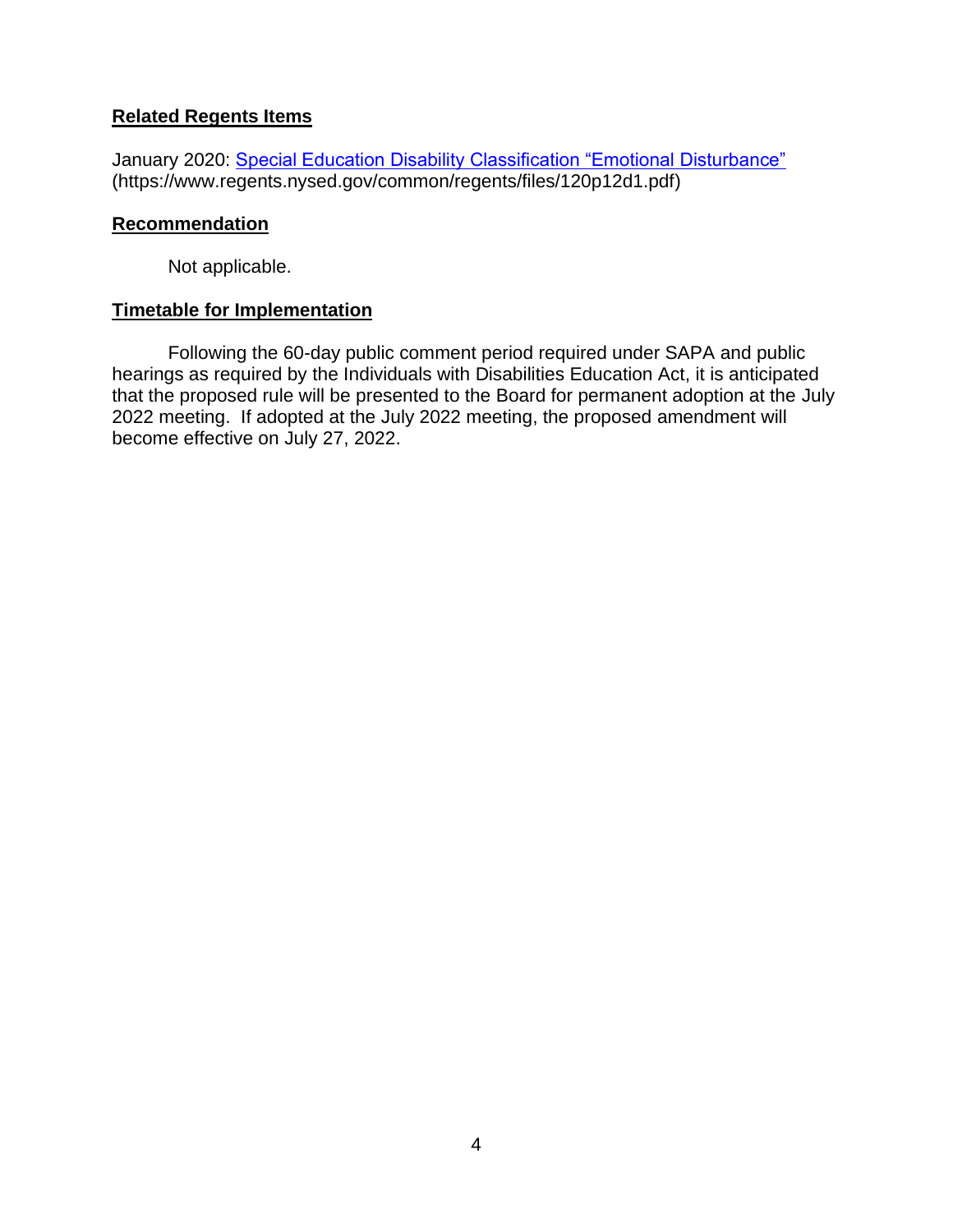**Attachment A**

AMENDMENT OF THE REGULATIONS OF THE COMMISSIONER OF EDUCATION Pursuant to Education Law sections 207, 305, 4402 and 4403.

1. Paragraphs (1), (4), and (6) of subdivision (zz) of section 200.1 of the Regulations of the Commissioner of Education are amended to read as follows:

(1) *Autism* means a developmental disability significantly affecting verbal and nonverbal communication and social interaction, generally evident before age 3, that adversely affects a student's educational performance. Other characteristics often associated with autism are engagement in repetitive activities and stereotyped movements, resistance to environmental change or change in daily routines, and unusual responses to sensory experiences. The term does not apply if a student's educational performance is adversely affected primarily because the student has an emotional [disturbance] disability as defined in paragraph (4) of this subdivision. A student who manifests the characteristics of autism after age 3 could be diagnosed as having autism if the criteria in this paragraph are otherwise satisfied.

(4) *Emotional [disturbance*] disability means a condition exhibiting one or more of the following characteristics over a long period of time and to a marked degree that adversely affects a student's educational performance:

(i) an inability to learn that cannot be explained by intellectual, sensory, or health factors;

(ii) an inability to build or maintain satisfactory interpersonal relationships with peers and teachers;

(iii) inappropriate types of behavior or feelings under normal circumstances;

(iv) a generally pervasive mood of unhappiness or depression; or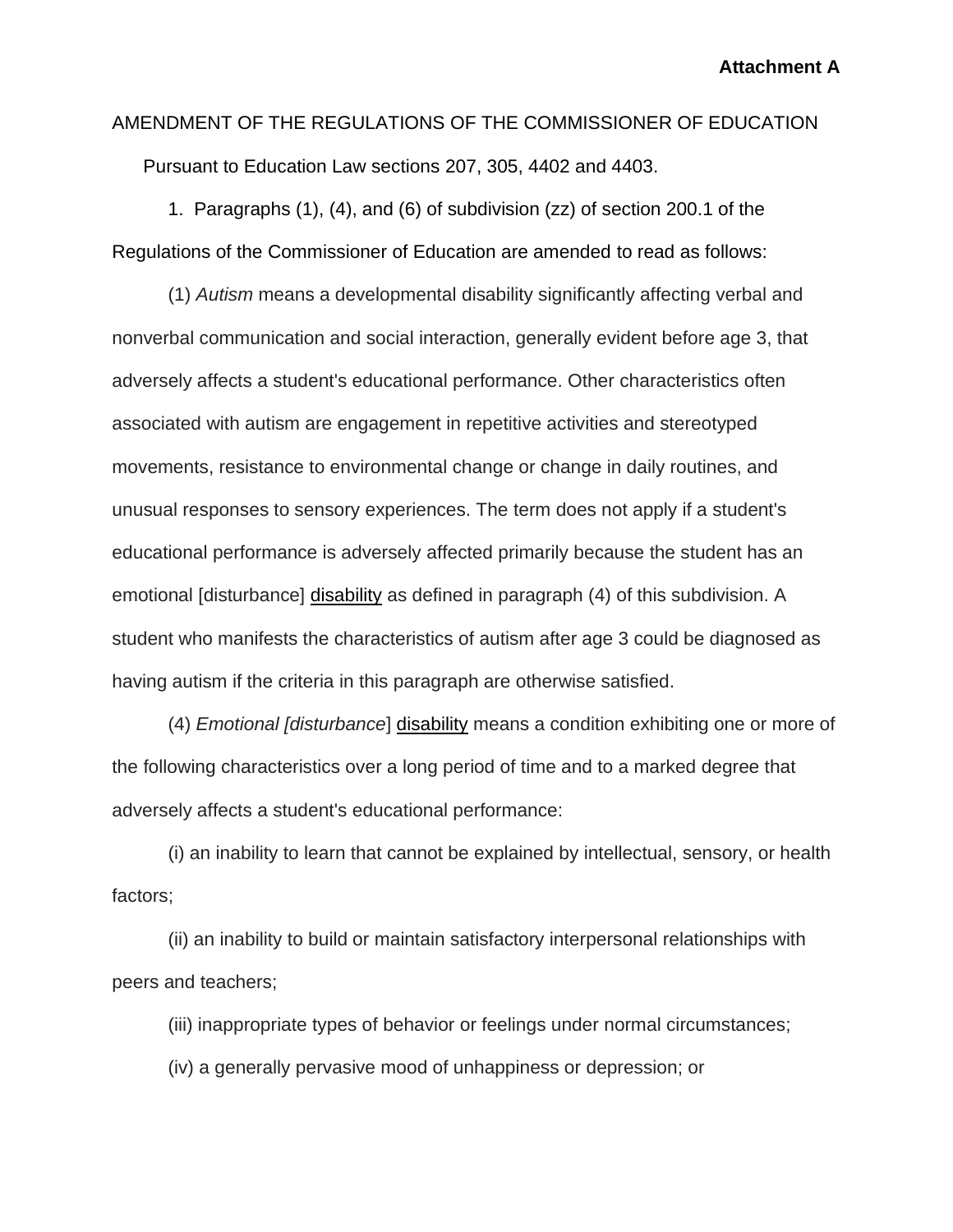(v) a tendency to develop physical symptoms or fears associated with personal or school problems. The term includes schizophrenia. The term does not apply to students who are socially maladjusted, unless it is determined that they have an emotional [disturbance] disability.

(6) *Learning disability* means a disorder in one or more of the basic psychological processes involved in understanding or in using language, spoken or written, which manifests itself in an imperfect ability to listen, think, speak, read, write, spell, or to do mathematical calculations, as determined in accordance with section 200.4(j) of this Part. The term includes such conditions as perceptual disabilities, brain injury, minimal brain dysfunction, dyslexia and developmental aphasia. The term does not include learning problems that are primarily the result of visual, hearing or motor disabilities, of an intellectual disability, of emotional [disturbance] disability, or of environmental, cultural or economic disadvantage.

2. Subparagraph (ii) of paragraph (3) of subdivision (j) of section 200.4 of the Regulations of the Commissioner of Education is amended to read as follows:

(ii) The CSE determines that its findings under this paragraph are not primarily the result of a visual, hearing, or motor disability; an intellectual disability; emotional [disturbance] disability; cultural factors; environmental or economic disadvantage; or limited English proficiency.

3. Clause (f) of subparagraph (i) of paragraph (5) of subdivision (j) of section 200.4 of the Regulations of the Commissioner of Education is amended to read as follows:

(f) the determination of the CSE concerning the effects of a visual, hearing, or motor disability; an intellectual disability; emotional [disturbance] disability; cultural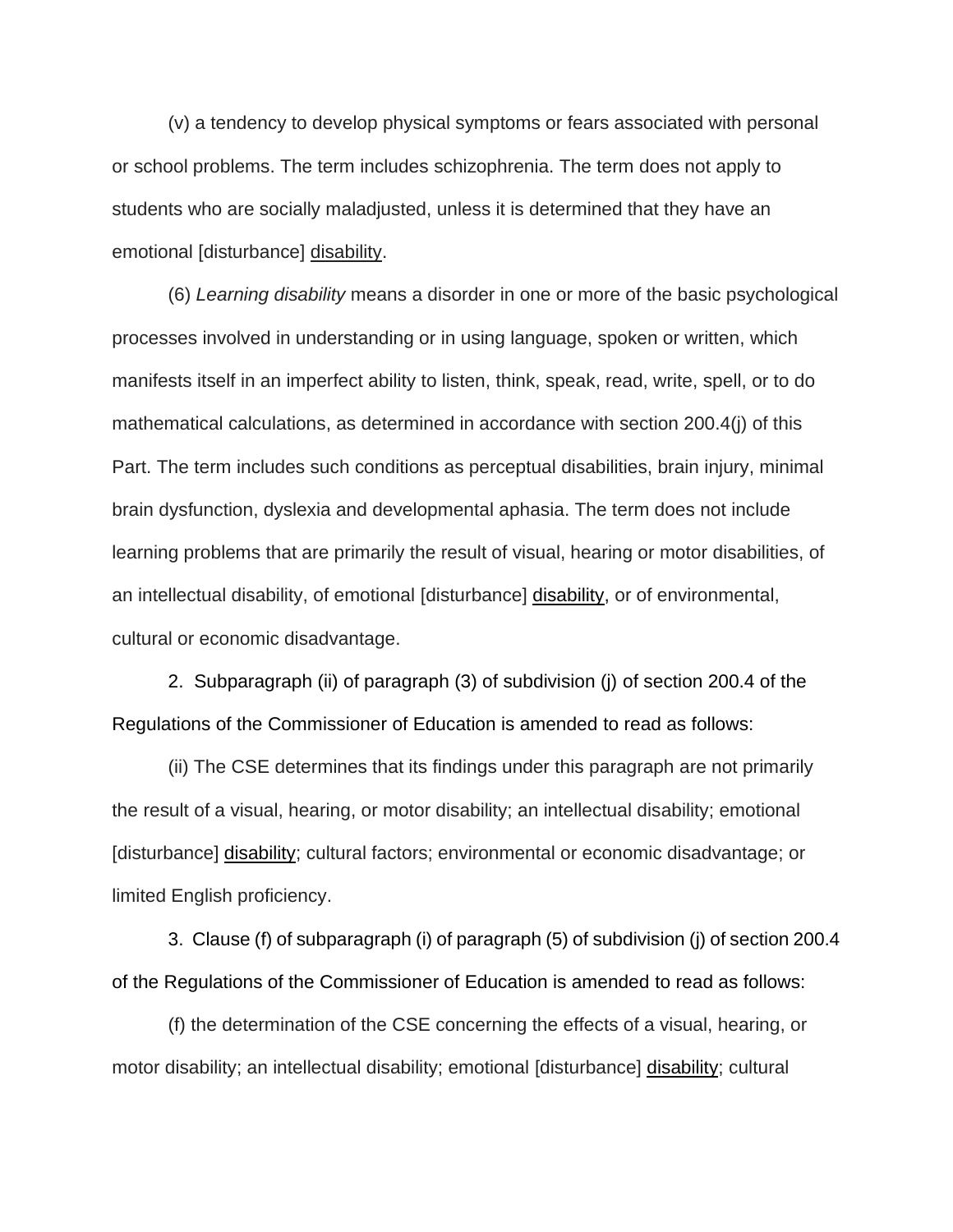factors; environmental or economic disadvantage; or limited English proficiency on the student's achievement level; and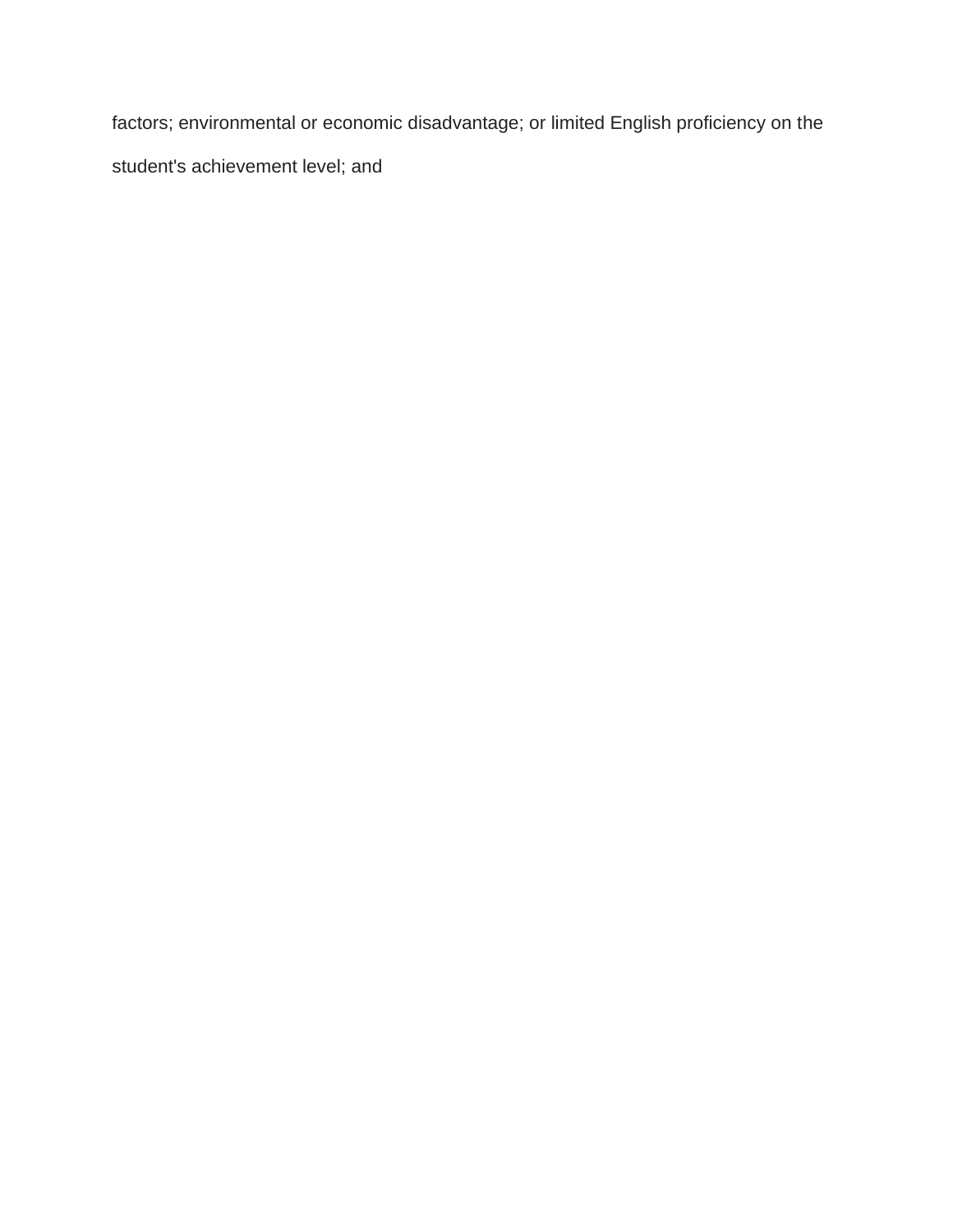Terminology Used by States and Territories for the Term Emotional Disturbance

| <b>State</b>         | <b>Terminology</b>                                                                 |
|----------------------|------------------------------------------------------------------------------------|
| Alabama              | <b>Emotional Disability</b>                                                        |
| Alaska               | <b>Emotional Disturbance</b>                                                       |
| Arkansas             | <b>Emotional Disturbance</b>                                                       |
| Arizona              | <b>Emotional Disability</b>                                                        |
| California           | <b>Emotional Disturbance</b>                                                       |
| Colorado             | <b>Serious Emotional Disability</b>                                                |
| Connecticut          | <b>Emotional Disturbance</b>                                                       |
| <b>Delaware</b>      | <b>Emotional Disability</b>                                                        |
| Florida              | <b>Emotional/Behavioral Disability</b>                                             |
| Georgia              | <b>Emotional and Behavioral Disorder</b>                                           |
| Hawaii               | <b>Emotional Disability</b>                                                        |
| Idaho                | <b>Emotional Behavioral Disorder</b>                                               |
| <b>Illinois</b>      | <b>Emotional Disability</b>                                                        |
| Indiana              | <b>Emotional Disability</b>                                                        |
| lowa                 | Behavior disorder (or emotional disturbance)                                       |
| Kansas               | <b>Emotional Disturbance</b>                                                       |
| Kentucky             | <b>Emotional-Behavioral Disability</b>                                             |
| Louisiana            | <b>Emotional Disturbance</b>                                                       |
| <b>Maine</b>         | <b>Emotional Disturbance</b>                                                       |
| Maryland             | <b>Emotional Disability</b>                                                        |
| <b>Massachusetts</b> | <b>Emotional Impairment</b>                                                        |
| Michigan             | <b>Emotional Impairment</b>                                                        |
| Minnesota            | <b>Emotional or Behavioral Disorders</b>                                           |
| Mississippi          | <b>Emotional Disability</b><br>(also referred to as serious emotional disturbance) |
| <b>Missouri</b>      | <b>Emotional Disturbance</b>                                                       |
| Montana              | <b>Emotional Disturbance</b>                                                       |
| Nebraska             | <b>Emotional Disturbance</b>                                                       |
| Nevada               | <b>Emotional Disturbance</b>                                                       |
| New Hampshire        | <b>Emotional Disturbance</b>                                                       |
| New Jersey           | <b>Emotional Regulation Impairment</b>                                             |
| <b>New Mexico</b>    | <b>Emotional Disturbance</b>                                                       |
| <b>New York</b>      | <b>Emotional Disturbance</b>                                                       |
| North Carolina       | <b>Emotional Disability or Serious Emotional Disability</b>                        |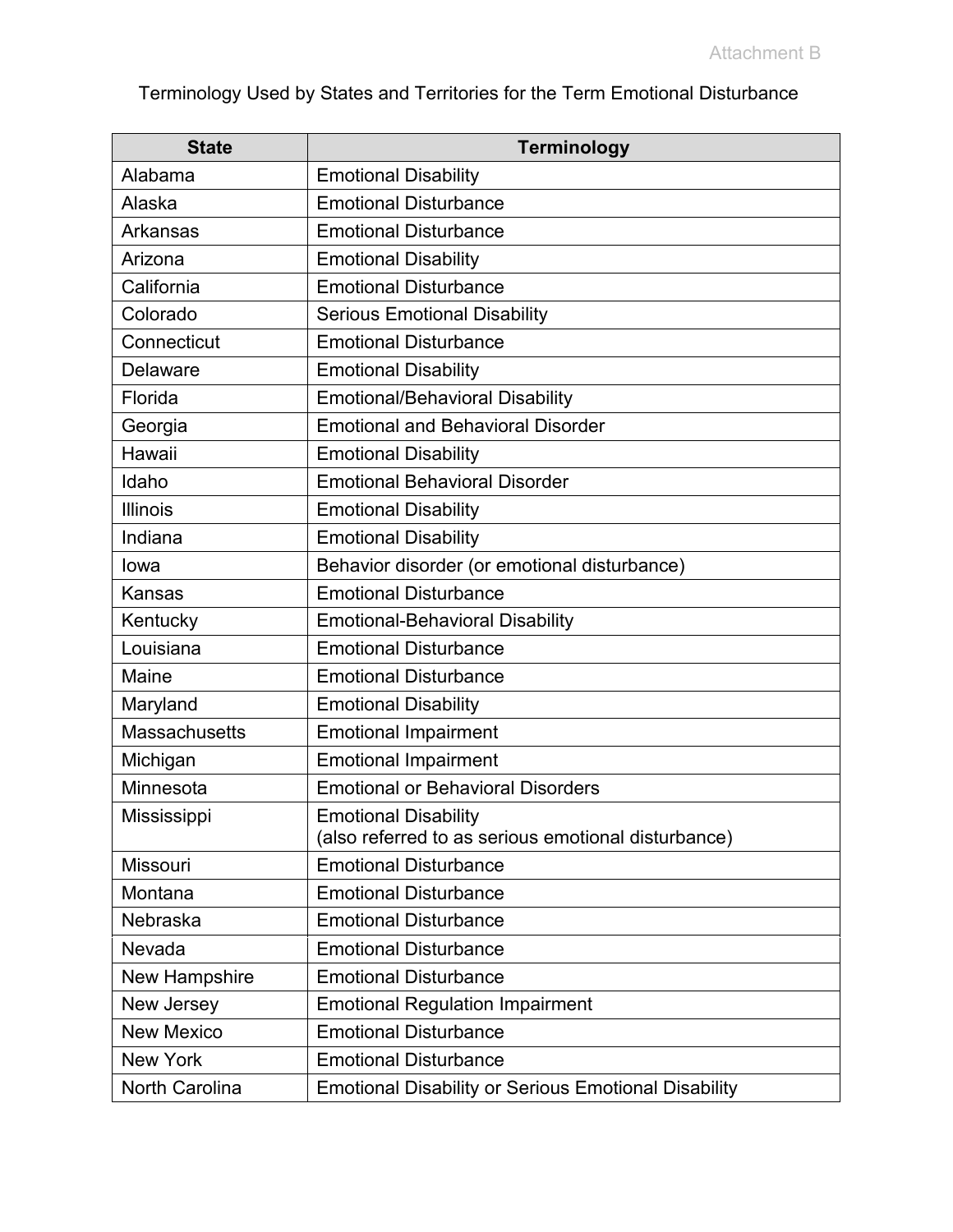| <b>State</b>     | <b>Terminology</b>                     |
|------------------|----------------------------------------|
| North Dakota     | <b>Emotional Disturbance</b>           |
| Ohio             | <b>Emotional Disturbance</b>           |
| Oklahoma         | <b>Emotional Disturbance</b>           |
| Oregon           | <b>Emotional Disturbance</b>           |
| Pennsylvania     | <b>Emotional Disturbance</b>           |
| Rhode Island     | <b>Emotional Disturbance</b>           |
| South Carolina   | <b>Emotional Disability</b>            |
| South Dakota     | <b>Emotional Disturbance</b>           |
| <b>Tennessee</b> | <b>Emotional Disturbance</b>           |
| Texas            | <b>Emotional Disturbance</b>           |
| Utah             | <b>Emotional Disturbance</b>           |
| Vermont          | <b>Emotional Disturbance</b>           |
| Virginia         | <b>Emotional Disability</b>            |
| Washington       | <b>Emotional/Behavioral Disability</b> |
| West Virginia    | <b>Emotional/Behavioral Disorder</b>   |
| Wisconsin        | <b>Emotional Behavioral Disability</b> |
| Wyoming          | <b>Emotional Disability</b>            |

| <b>U.S. Territories</b>  | <b>Terminology</b>                                  |
|--------------------------|-----------------------------------------------------|
| <b>American Samoa</b>    | <b>Emotional Disturbance</b>                        |
| Guam                     | <b>Emotional Disabilities</b>                       |
| <b>Puerto Rico</b>       | Emotional Disturbance ("Disturbio Emocional")       |
| Northern Mariana Islands | Serious Emotional Disturbance/Emotional Disturbance |
| U.S. Virgin Islands      | <b>Emotional Disturbance</b>                        |

Updated 12/17/21